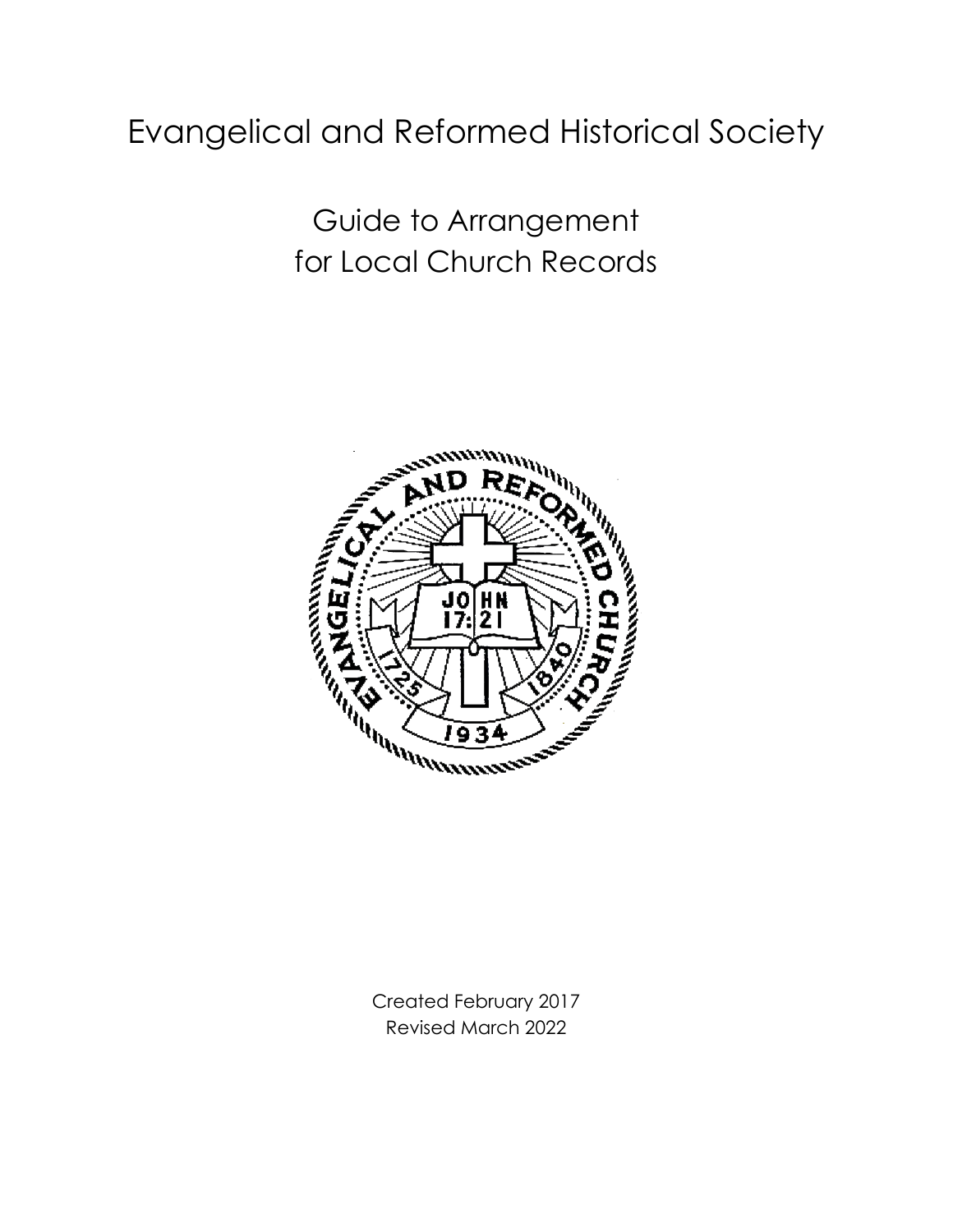#### **Appendix C: Guide to Arrangement and Description of Local Church Records**

Church records are vital to the life of every congregation. Not only is the church's story told in its records, but the current work of the church is also recorded. Often churches do not think about their records until a significant anniversary is celebrated, a church profile needs to be developed, or a disaster destroys the records. The retention, organization, and preservation of records enables the church to respond to these events. Records are also vital for the church's understanding of itself. For churches to understand why they currently have a particular mission or what their current ministry is, they need to understand their history and follow what has happened in the past that influences the present and helps to plan for the future.

As an aid for churches to begin the process of gathering, organizing, and preserving their records, this guide provides both a method of organizing local church records and standardized terms to describe the various types of records usually found in local churches. The list is not exhaustive and records will probably be found which do not fit exactly into this suggested scheme. In such cases a new term can be devised or the records can be placed as a subgroup under one of the larger headings. In any case, a note should be made describing how the records were handled. In addition to suggesting this list be used by local congregations, the Evangelical and Reformed Historical Society uses the list when organizing and describing local church records in its collection.

Particularly important for local churches is the need to identify and preserve vital records. Vital records are those needed to conduct the life and work of the church if a disaster should occur. Although the definition of vital records may vary from church to church they usually include: constitution, charter, current deeds, membership and giving records, current budget and financial report, baptisms, confirmations, marriages, funerals, list of bank accounts with account numbers, current insurance policies, consistory or council minutes. To ensure the availability of these records they should be copied and the copy stored off site in a designated repository. Copying can be in any of a number of formats: photocopies, digitization, or microfilm. If digitization is the selected method of preservation, the information should be transferred to another format of digital media in addition to being preserved as a PDF file or other viewable medium. This ensures that the digital files will be accessible and to stay current with technological advances.

The Evangelical and Reformed Historical Society is the designated repository for all records of the former Reformed Church in the United States and the Evangelical and Reformed Church as well as its local congregations founded before 1957. The archivist is available for workshops on church records and to consult with churches on an individual basis. The Society encourages churches to take a records inventory and send a copy to the Society to be included in your church's file.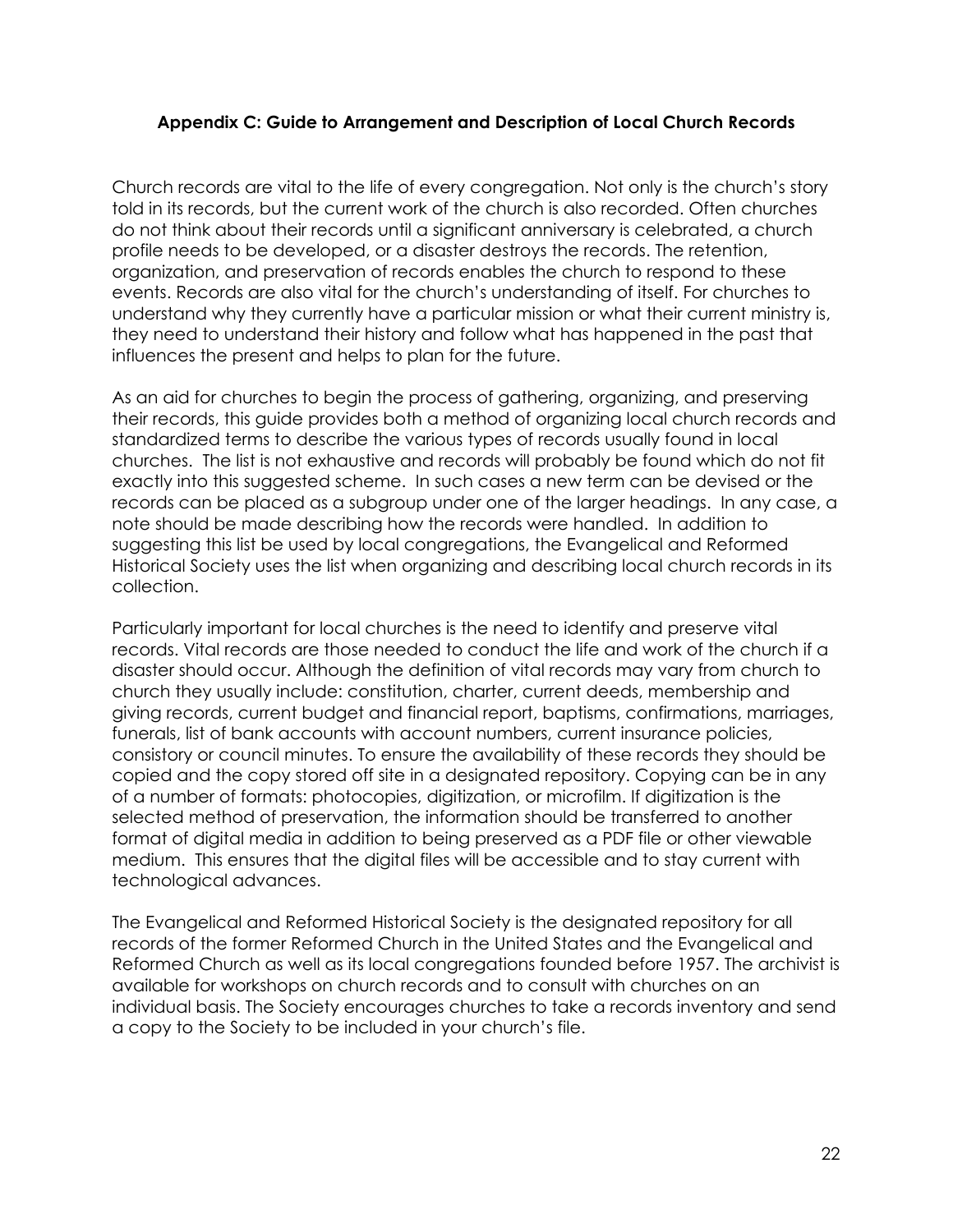# **Arrangement of Records**

- 1. ANNUAL REPORTS (these are usually prepared by the various committees for distribution at the congregation's annual meeting)
- 2. ARTIFACTS (Including communion ware, anniversary plates, offering plates, etc. After deciding which items are to be permanently retained they are entered into an artifact database and housed in appropriate acid-free containers)
- 3. AWARDS, CERTIFICATES, RECOGNITIONS, ETC.
- 4. BULLETINS (A random sampling of Sunday and special worship service bulletins are kept as a record of the types of services held, the order of service, hymns, etc.)
	- a. For "regular" Sunday services (usually those between Pentecost in late spring/early summer and Advent) select five bulletins from every decade.
	- b. For high holy days select three Advent bulletins, two Christmas eve bulletins, one Epiphany bulletin, three Ash Wednesday bulletins, two midweek Lenten bulletins, two Maundy Thursday and two Good Friday bulletins, two Pentecost bulletins, and two Thanksgiving bulletins for every decade.
	- c. Bulletins reflecting social, political, cultural and natural disasters (e.g., JFK's and MLK's assassinations, Civil Rights events, 9/11, Vietnam War, Black Lives Matter, COVID-19, etc.) will take more time to identify as a worship service may not follow such events on the Sunday closest to them, perhaps appearing one or two weeks or more after the event. Therefore, the bulletins for several Sundays after such events should be checked. If a bulletin is found that reflects the events, it should be kept.
- 5. CEMETERY and CEMETERY ASSOCIATIONS
	- a. Burial records
	- b. Constitution
	- c. Minutes
	- d. Plot maps
	- e. Tombstone inscriptions
- 6. CHARTER and/or INCORPORATION DOCUMENTS (These are usually legal documents specifying the legal name of the congregation, the date of founding, and its non-profit status.)
- 7. CHURCH RECORDS
	- a. Baptisms
	- b. Confirmations
	- c. Marriages
	- d. Deaths
	- e. Communicants
	- f. Directories and Membership Lists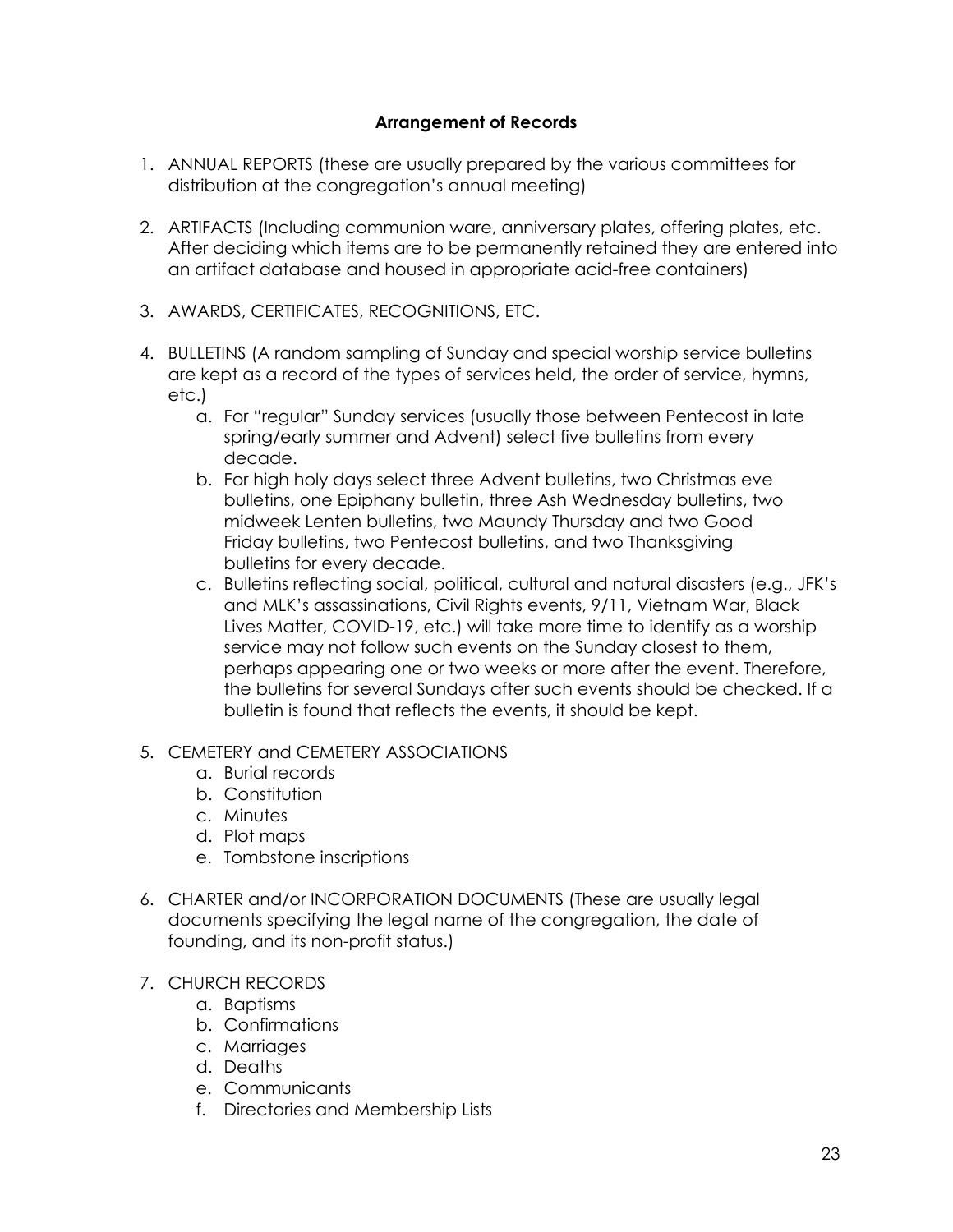- g. Attendance Records (these are not generally retained permanently)
- h. Guest Registers (these are not retained permanently)
- i. Transfers In and Out (these are not generally retained permanently provided the information is found in the church's master record book)
- j. Statistical Reports.
- 8. CONGREGATIONAL MEETINGS (This category is for minutes and actions from congregational meetings kept separately from annual reports and/or Consistory minutes.)
- 9. CONSTITUTION AND BY-LAWS (Organized chronologically)
- 10. FINANCIAL RECORDS (These are permanently retained records. Bank statements, canceled checks, paid invoices, vouchers, etc. need only be retained for as long as necessary following local, state, federal and other legal requirements. Churches should consult with their legal counsel and financial advisor about length of retention)
	- a. Annual Treasurer's Report (These are often included in the Annual Reports, #1 above. If so, they need not be included here.)
	- b. Auditor's Reports
	- c. Bank Records (see the note above about retention)
	- d. Budgets (only the final approved budget for each year need be kept)
	- e. Endowment/Investments (include all organizational and governing documents, annual reports, audits)
	- f. Ledgers (often referred to as Treasurer's Books, these contain details of income and expenses, assets and liabilities)
	- g. Offering (the amount given/pledged each week by members are not retained)
	- h. Pew Rents
	- i. Subscriptions (Often in early churches expenses were met by members pledging a certain amount toward a specific item such the pastor's salary, building fund or renovations, organ fund, parsonage fund, etc.)
	- j. Taxes
- 11. HISTORY (Includes published histories, pamphlets, booklets, news clippings, anniversary celebrations, etc.)
- 12. LEGAL AND BUSINESS RECORDS (These can be combined as here or made two separate categories depending on the quantity of records)
	- a. Bequests
	- b. Deeds, Indentures, Bonds, etc.
	- c. Insurance policies (not permanently retained)
	- d. Personnel records including pastors (Includes W4 dependents form, W2 wage and tax statements, salary reports, job descriptions, performance evaluations, termination letters and/or agreements, contracts. Only biographical information and job descriptions should be retained permanently. Pastor information may instead be included in the Pastor category, number 15.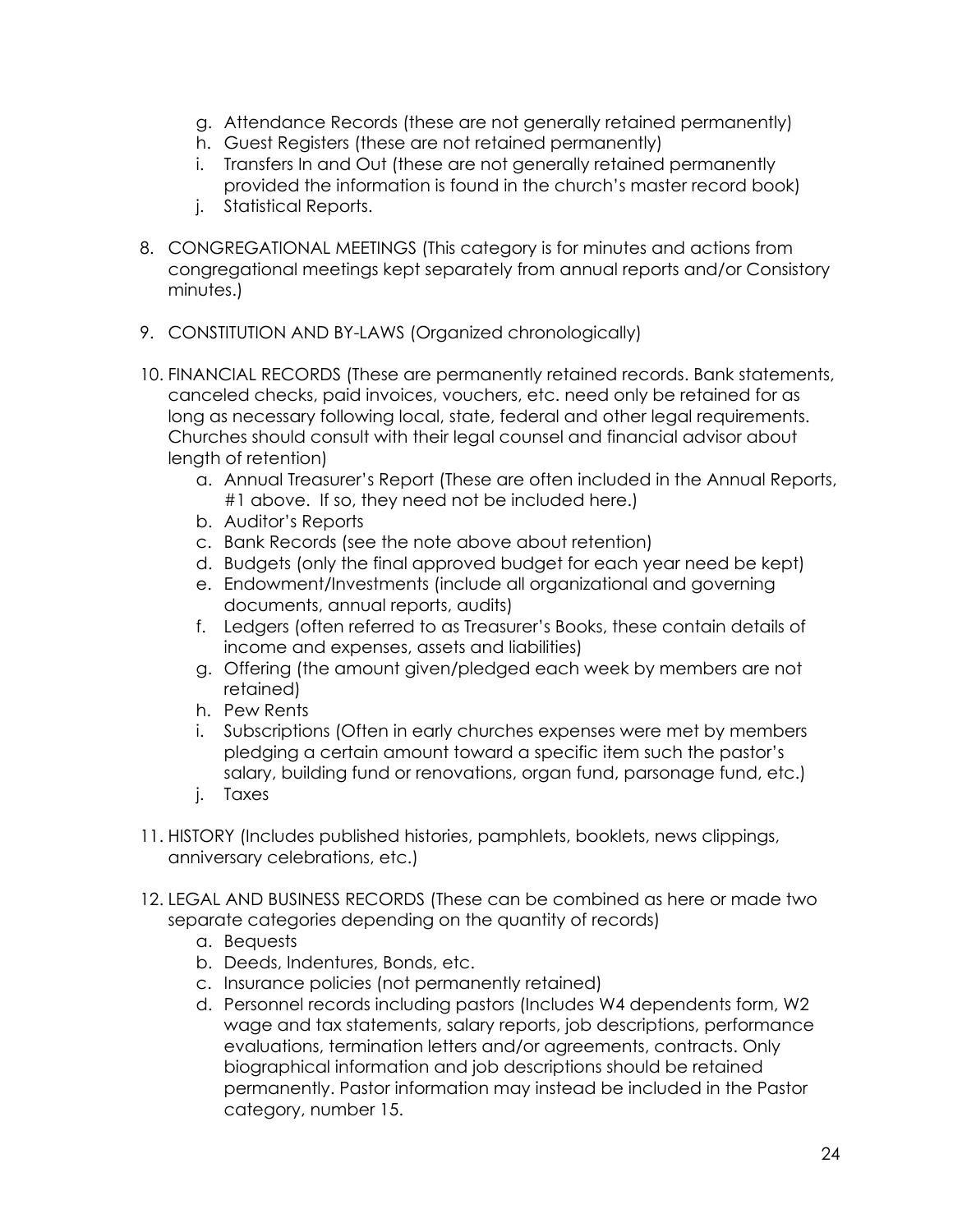- e. Property (including blue-prints)
- 13. MEMORIALS (Monetary or Other Gifts)
- 14. NEWSLETTERS (These are an important record of the activities and programs of the church)
- 15. PASTORS (if not included in #11 above. Include full name, birth and death dates, churches served, biographical information, correspondence, pastoral letters, photographs).
- 16. PHOTOGRAPHS (This category includes pictures of the exterior and interior of the church building and pastors if not filed under Pastors, number 15. A representative selection of photographs of church members and activities are kept only if they are identified in pencil on the back of each photo with names, activity and date).
- 17. PROGRAMS AND ACTIVITIES (This category includes informational brochures and promotional materials about the church as well as information about special programs and activities which the church developed and implemented as part of its ministry such as Heifer Project, One Great Hour of Sharing, mission projects, building projects, fund raising projects, Christmas programs, etc.)

# 18. SCRAPBOOKS

# 19. COMMITTEES

- a. CONSISTORY, COUNCIL (or its equivalent)
	- i. Minutes
	- ii. Reports
	- iii. Other
- b. DEACONS
	- i. Minutes
	- ii. Reports
	- iii. Other
- c. ELDERS
	- i. Minutes
	- ii. Reports
	- iii. Other
- d. CHRISTIAN EDUCATION (Until the 1920s and often later, the Sunday School was established as a separate entity with its own officers, its own treasury, its own organization. Beginning in the 1920s Sunday Schools often became an integral part of the organization of the local congregation and the name was often changed to Christian Education Committee. This category is for minutes, programs, etc. of the Christian Education